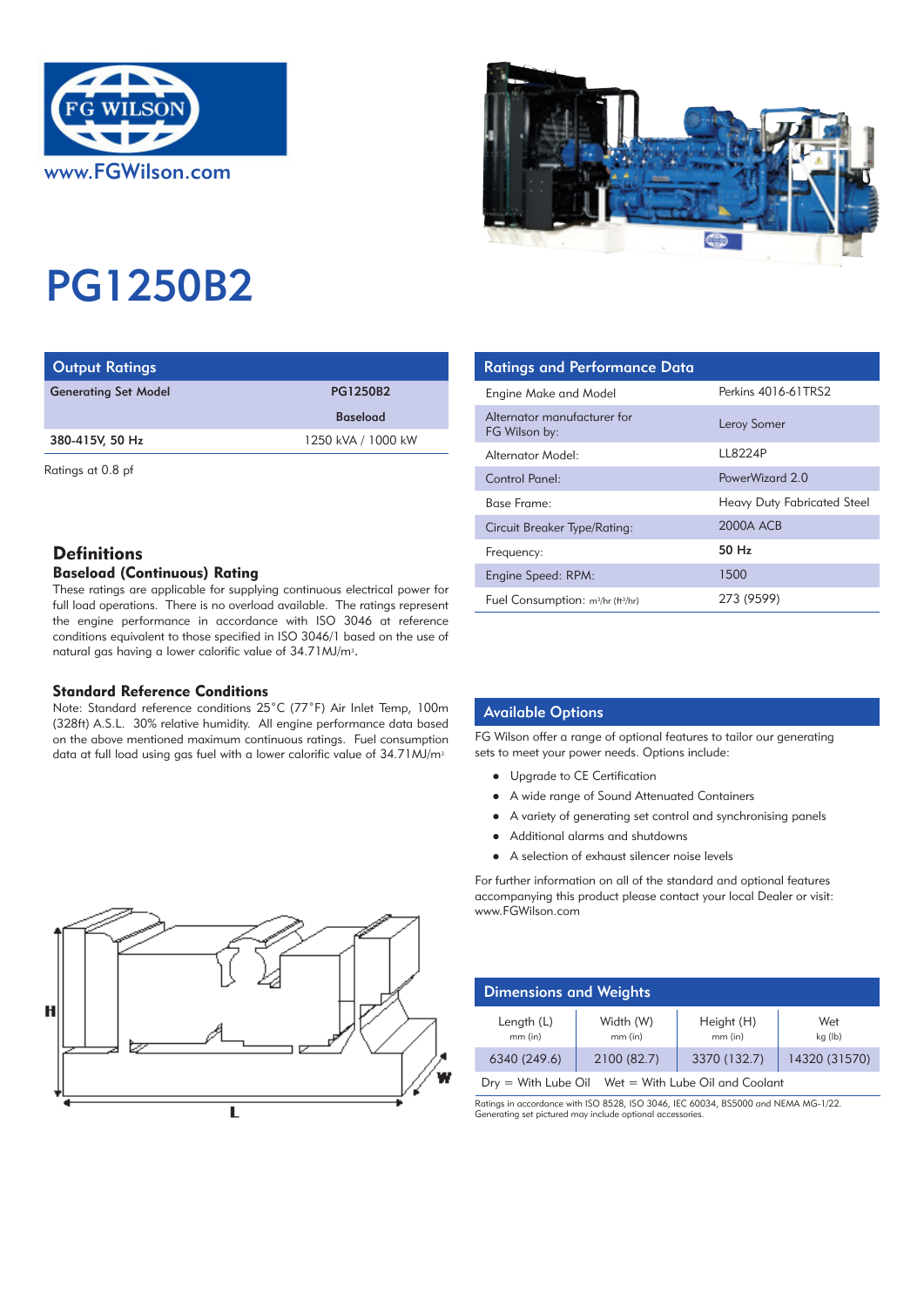| <b>Engine Technical Data</b>          |                  |                     |  | <b>Air Systems</b>                       |
|---------------------------------------|------------------|---------------------|--|------------------------------------------|
| No. of Cylinders/Alignment:           |                  | 16 V                |  | Air Filter Type:                         |
| Cycle:                                |                  | 4 Stroke            |  | <b>Combustion Air</b>                    |
| Bore/Stroke: mm (in)                  |                  | 160(6.3)/190(7.5)   |  | Max. Combusti                            |
| Induction:                            |                  | Turbocharged        |  | Restriction: kP                          |
| Cooling Method:                       |                  | Water               |  |                                          |
| Governing Type:                       |                  | Electronic          |  | <b>Cooling Sys</b>                       |
| Governing Class:                      |                  | ISO 8528 G3         |  | Cooling System                           |
| <b>Compression Ratio:</b>             |                  | 12.0:1              |  | Water Pump Ty                            |
| Displacement: I (cu.in):              |                  | 61.123 (3730)       |  | Heat Rejected                            |
| Moment of Inertia: $kg m^2 (lb/in^2)$ |                  | 8.65 (29558)        |  | Lube Oil: kw (                           |
| <b>Engine Electrical System:</b>      |                  |                     |  | <b>Heat Radiation</b>                    |
|                                       | -Voltage/Ground  | 24/Insulated Return |  | Radiator Fan L                           |
|                                       | -Battery Charger | 28 Amps at 20°C     |  | Designed to operat<br>Contact your local |
| Weight: kg (lb)                       | $-$ Dry          | 5820 (12831)        |  |                                          |
|                                       | – Wet            | 6158 (13576)        |  |                                          |

| <b>Air Systems</b>                             |                         |
|------------------------------------------------|-------------------------|
| Air Filter Type:                               | Dry Replaceable Element |
| Combustion Air Flow: m <sup>3</sup> /min (cfm) | 79.7 (2815)             |
| Max. Combustion Air Intake                     | 3.73(15.0)              |
| Restriction: kPa (in H.O)                      |                         |

| <b>Cooling System</b>                |                    |
|--------------------------------------|--------------------|
| Cooling System Capacity: I (US gal)  | 330 (87.2)         |
| Water Pump Type:                     | <b>Gear Driven</b> |
| Heat Rejected to Water &             |                    |
| Lube Oil: kW (Btu/min)               | 653 (37135)        |
| Heat Radiation to Room: kW (Btu/min) | 132 (7507)         |
| Radiator Fan Load:                   | 60 (80.4)          |

Designed to operate in ambient conditions up to 50°C (122°F).

Contact your local FG Wilson Dealer for power ratings at specific site conditions.

| <b>Lubrication System</b>      |                                 |
|--------------------------------|---------------------------------|
| Oil Filter Type:               | Spin-On, Full Flow              |
| Total Oil Capacity: I (US gal) | 286 (75.6)                      |
| Oil Pan: $1$ (US gal)          | 257 (67.9)                      |
| Oil Type:                      | See Perkins Service Bulletin 48 |
| Oil Cooling Method:            | Water                           |

| <b>Performance</b>          |             |
|-----------------------------|-------------|
| Engine Speed: rpm           | 1500        |
| Gross Engine Power: kW (hp) | 1042 (1397) |
| BMEP: kPa (psi)             | 1364 (198)  |
|                             |             |

| <b>Fuel Systems</b>    |                                                                                                                                                                       |
|------------------------|-----------------------------------------------------------------------------------------------------------------------------------------------------------------------|
|                        | Fuel Filter Type: Non woven PP fabric: 50 micron                                                                                                                      |
| <b>Permitted Fuel:</b> | Natural gas with lower calorific value of 34.7MJ/m <sup>3</sup><br>and minimum methane number of 75. (Alternative<br>gas types can be used: contact Power Solutions.) |

Fuel consumption varies widely within each gas type stated. This is because these gases ar available (naturally or produced) with variances in their physical properties.

| <b>Exhaust System</b>                                |                  |
|------------------------------------------------------|------------------|
| Silencer Type:                                       | Optional         |
| Pressure Drop Across<br>Silencer System: kPa (in Hq) | System Dependant |
| Max. Allowable Back Pressure: kPa (in Hg)            | 3.9(1.16)        |
| Exhaust Gas Flow: m <sup>3</sup> /min (cfm)          | 211 (7435)       |
| Exhaust Gas Temperature: °C (°F)                     | 468 (874)        |
| Heat Rejected to Exhaust System:<br>kW (Btu/min)     | 803 (45666)      |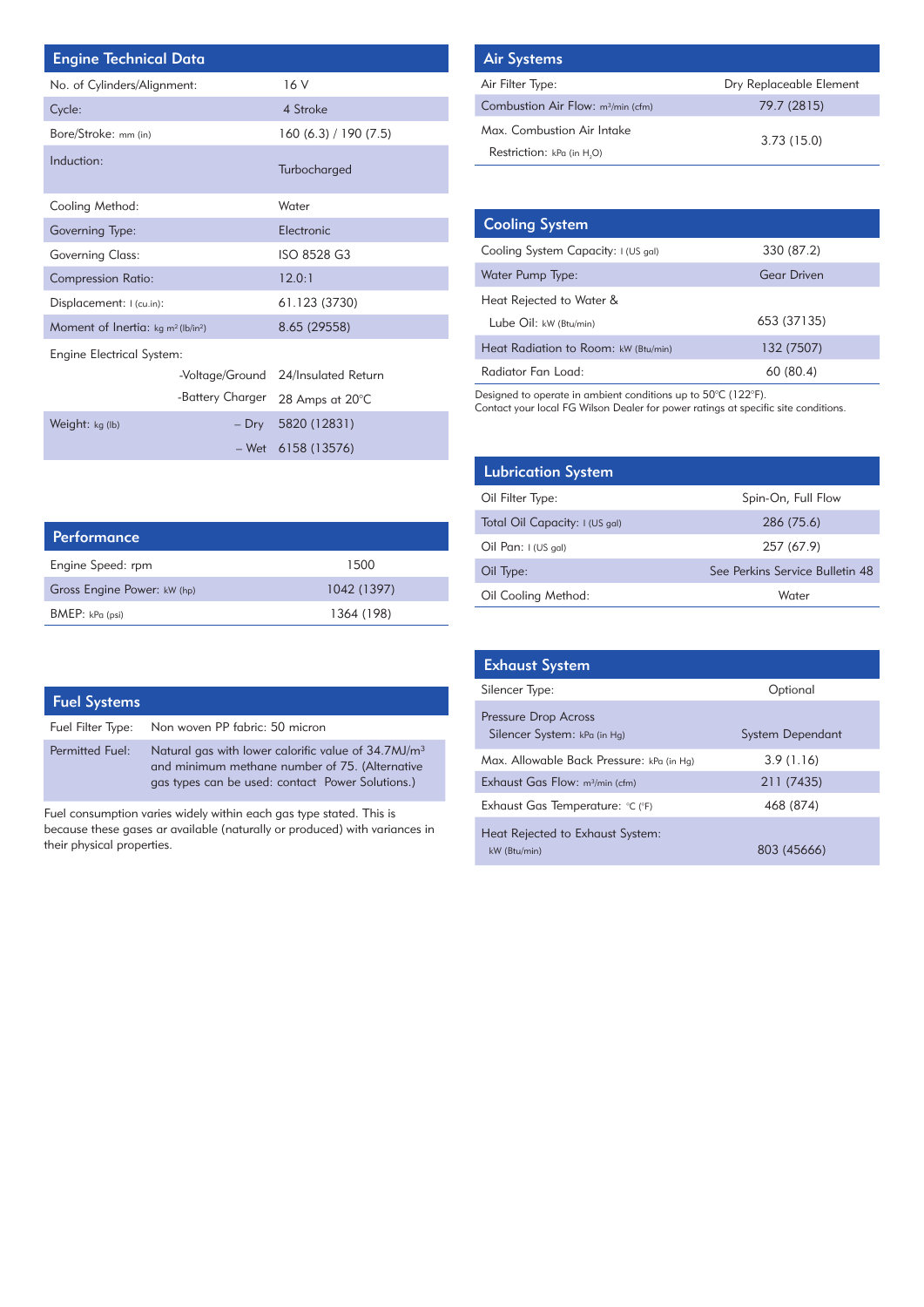| <b>Alternator Physical Date</b> |  |  |  |
|---------------------------------|--|--|--|
|---------------------------------|--|--|--|

| Manufactured for FG Wilson by: | Leroy Somer    |
|--------------------------------|----------------|
| Model:                         | <b>LL8224P</b> |
| No. of Bearings:               | Single         |
| <b>Insulation Class:</b>       | н              |
| <b>Winding Pitch Code:</b>     | $2/3$ (No. 6S) |
| Wires:                         | 6              |
| Ingress Protection Rating:     | IP23           |
| <b>Excitation System:</b>      | AREP / PMG     |
| <b>AVR Model:</b>              | R449           |

| Alternator Physical Data       |                | <b>Alternator Operating Data</b>          |  |                                                          |
|--------------------------------|----------------|-------------------------------------------|--|----------------------------------------------------------|
| Manufactured for FG Wilson by: | Leroy Somer    | Overspeed: RPM                            |  | 2250                                                     |
| Model:                         | <b>LL8224P</b> | <b>Voltage Regulation</b> (steady state): |  | $+/- 0.5$                                                |
| <b>No. of Bearings:</b>        | Single         | Wave Form $NEMA = TIF$ :                  |  | $<$ 50                                                   |
| nsulation Class:               | Н              | Wave Form IEC $=$ THF:                    |  | < 2%                                                     |
| Winding Pitch Code:            | $2/3$ (No. 6S) | <b>Total Harmonic Content LL/LN:</b>      |  | $<3.5\%$                                                 |
| Nires:                         | 6              | Radio Interference:                       |  | Suppression is in line with<br>European Standard EN61000 |
| ngress Protection Rating:      | IP23           |                                           |  |                                                          |
| Excitation System:             | AREP / PMG     | Radiant Heat: kW (Btu/min)                |  |                                                          |
| <b>AVR Model:</b>              | R449           |                                           |  | 50 Hz: 45.8 (2605)                                       |

| <b>Alternator</b><br>Performance Data: |          |         |         |
|----------------------------------------|----------|---------|---------|
| <b>Data Item</b>                       | 415/240V | 400/230 | 380/220 |
| <b>Motor Starting</b>                  |          |         |         |
| Capability* kVA                        | 4592     | 4282    | 3883    |
| <b>Short Circuit</b><br>Capacity** %   | 300      | 300     | 300     |
| <b>Reactances:</b>                     |          |         |         |
| Per Unit                               |          |         |         |
| Xd                                     | 2.560    | 2.760   | 3.060   |
| X'd                                    | 0.160    | 0.172   | 0.190   |
| X'' <sub>d</sub>                       | 0.089    | 0.096   | 0.106   |

Reactances shown are applicable to baseload ratings

\* Based on 30% voltage dip at 0.4 power factor.

\*\* With optional Permanent Magnet generator or AREP excitation.

| <b>Voltage Technical Data</b> |                   |      |  |  |  |
|-------------------------------|-------------------|------|--|--|--|
|                               | PG1250B2 Baseload |      |  |  |  |
|                               | kVA               | kW   |  |  |  |
| 415/240                       | 1250              | 1000 |  |  |  |
| 400/230                       | 1250              | 1000 |  |  |  |
| 380/220                       | 1250              | 1000 |  |  |  |